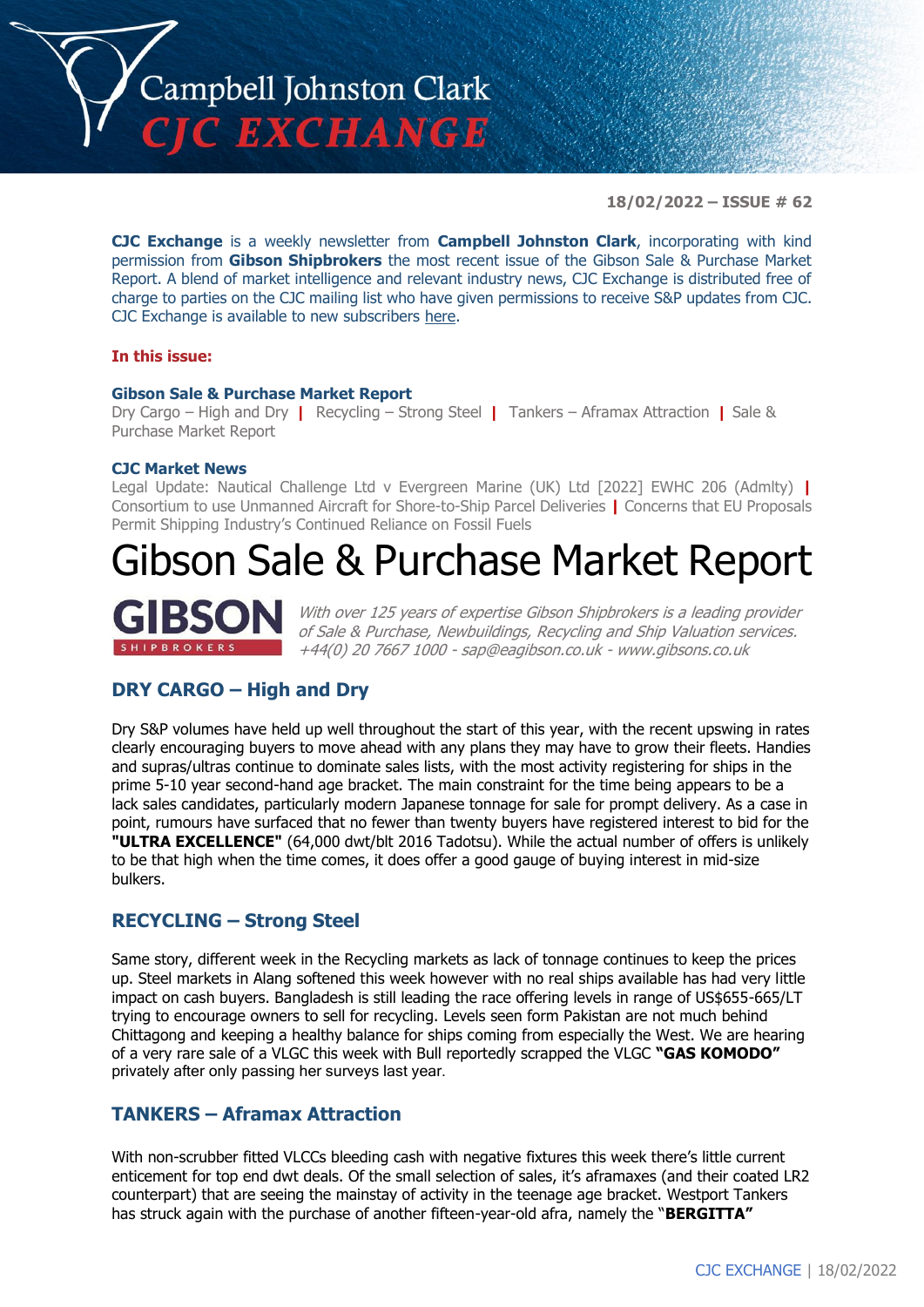

(105,827 dwt/blt 2007 Tsuneishi, Japan) for a price of US\$16.5m, broadly in line (when accounting for size difference) with last week's acquisition of "**TAURUS SUN"** (115,577 dwt/blt 2007 Sasebo, Japan) at US\$17.3m. Trading clean, the year younger coated "**PHOENIX HOPE"** (105,585 dwt/blt 2008 Hyundai, S.Korea) has also been sold for US\$18.25m to Chemnav, as well the older clean trading "**ZANTORO"** (109,647 dwt/blt Dalian No.2, China) has gone to unknown interests for US\$13m; the price comparably less for Chinese build and Special Survey and BWTS due next month.

In the MR arena, MOL has now sold the "**JUPITER EXPRESS"** (45,950 dwt/blt 2012 Shin Kurushima, Japan) for a price reported to be near US\$18.5m, providing a useful 10 year old pump-room tanker price marker, following another recent pump-room sale of two year older "**PRIME EXPRESS"** (45,996 dwt/blt 2010 Shin Kurushima, Japan) at the end of January for US\$16.4m. Meanwhile, MOL is reported to be swiftly reinvesting the proceeds back into MR newbuildings with a niche purchase of an Arc 7 ice class tanker, although the undoubtedly very high price has not been disclosed. very high price has not been disclosed.

# **Gibson Sale & Purchase Market Report**

#### **S&P SALES**

| <b>Vessel Name</b>         | <b>DWT</b>     | <b>Built</b> | Yard                                | <b>Buyers</b>                    | <b>Price</b><br>$($ \$/m $)$ | <b>Notes</b>                                        |  |  |
|----------------------------|----------------|--------------|-------------------------------------|----------------------------------|------------------------------|-----------------------------------------------------|--|--|
|                            | <b>BULKERS</b> |              |                                     |                                  |                              |                                                     |  |  |
| <b>BAOSTEEL EXPEDITION</b> | 203,198        | 2007         | <b>Universal</b><br>Ariake (JPN)    | Greek buyer                      | 19.5                         | Ore carrier.<br>DD due<br>12/23.                    |  |  |
| <b>SEAGULL WIND</b>        | 82,908         | 2013         | <b>Sanoyas</b><br>(JPN)             | <b>Sterling</b><br>Shipping      | 27                           | DD due<br>10/23. BWTS<br>fitted. Just<br>delivered. |  |  |
| <b>GRAVITY</b>             | 56,546         | 2014         | <b>Jiangsu</b><br>Hantong<br>(CHN)  | Pacific Glory                    | 16.88                        | DD due<br>2/22.                                     |  |  |
| <b>BUMBLEBEE</b>           | 55,628         | 2011         | Mitsui (JPN)                        | Lebanese<br>buyer                | 20.4                         | SS psd<br>10/21. BWTS<br>fitted.                    |  |  |
| <b>POLA ANISIA</b>         | 46,412         | 2006         | Oshima<br>Zosen (JPN) buyer         | <b>Undisclosed</b>               | reg 14 /<br>13.2             | Box hold. SS<br>psd 3/21.<br><b>BWTS fitted.</b>    |  |  |
| <b>GLORIEUSE</b>           | 38,338         | 2012         | <b>Naikai</b><br>Innoshima<br>(JPN) | Costamare                        | 20.3                         | SS due 9/22.                                        |  |  |
| SEA ANGEL + SEA BREEZE     | 37,900         | both 2016    | <b>AVIC Weihai Tomini</b><br>(CHN)  | <b>Shipping</b>                  | reg/xs<br>23 each            | Eco. SS psd<br>$5+12/21.$<br><b>BWTS fitted.</b>    |  |  |
| <b>MAJESTY</b>             | 34,376         | 2011         | Dae Sun<br>(KRS)                    | Loadline                         | 15.5                         | SS due 3/22.                                        |  |  |
| <b>TANKERS</b>             |                |              |                                     |                                  |                              |                                                     |  |  |
| <b>ZANTORO</b>             | 109,647        | 2006         | Dalian No. 2 Undisclosed<br>(CHN)   | buyer                            | 13                           | Coated.<br>SS+BWTS<br>due 3/22.                     |  |  |
| <b>BERGITTA</b>            | 105,827        | 2007         | Tsuneishi<br>(JPN)                  | Westport<br>Capital/Tanker<br>s. | 16.5                         | SS due<br>10/22.                                    |  |  |
| PHOENIX HOPE               | 105,585        | 2008         | <b>Hyundai</b><br>Ulsan (KRS)       | Chemnav                          | 18.25                        | Coated. SS<br>due 9/23.                             |  |  |
| <b>JUPITER EXPRESS</b>     | 45,950         | 2012         | Shin<br>Kurushima<br>(JPN)          | UK buyer                         | 18.5                         | Pumproom.<br>SS psd 5/21.                           |  |  |
| <b>NORD SNOW QUEEN</b>     | 38,289         | 2008         | Guangzhou<br>(CHN)                  | Greek buyer                      | 9.5                          | SS+BWTS<br>due 8/23.                                |  |  |

P a g e | **2**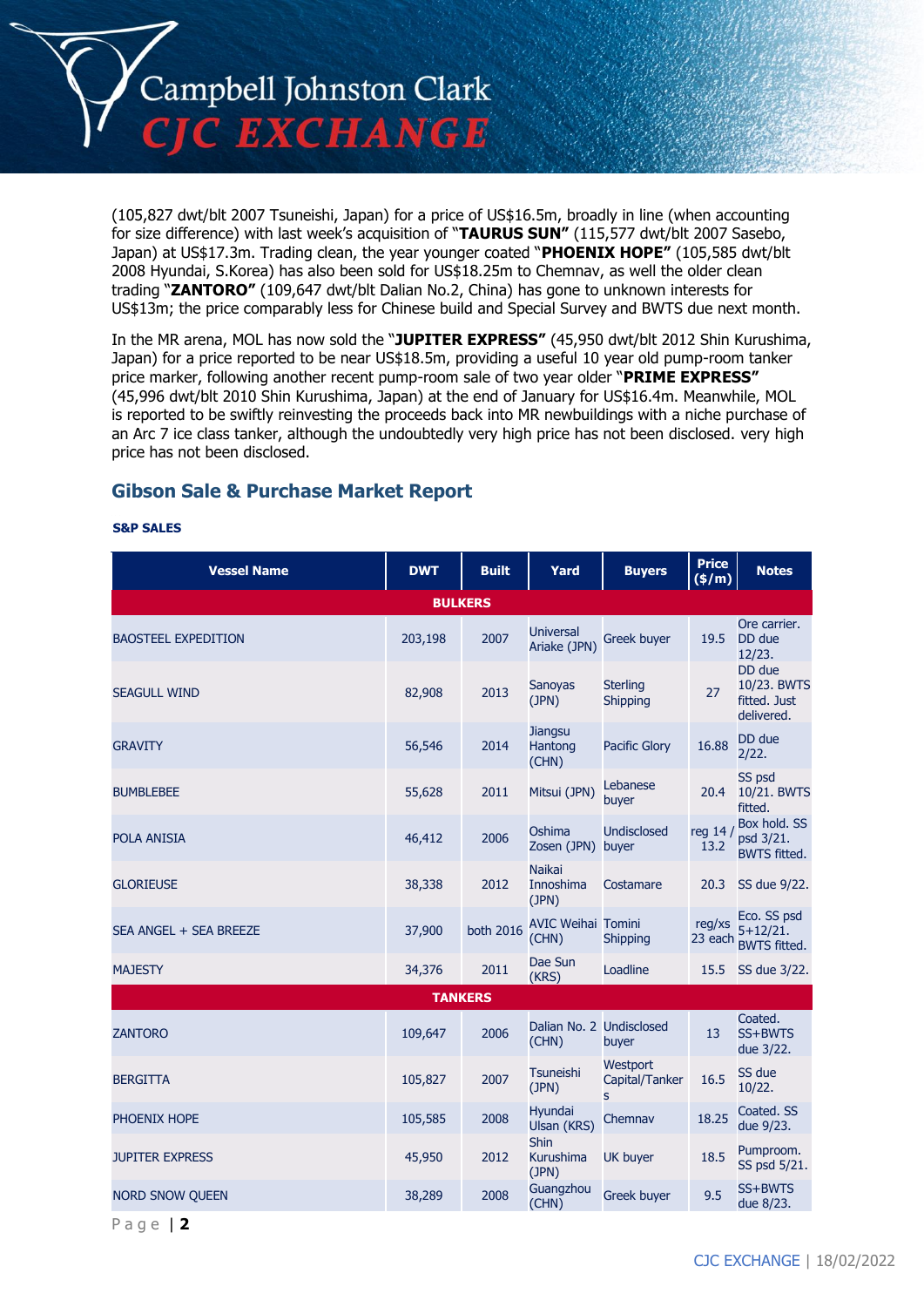Campbell Johnston Clark<br>CJC EXCHANGE

| <b>GENERAL CARGO / MULTI-PURPOSE</b>     |                                          |                  |                                             |                                                         |                |                                                                              |  |  |
|------------------------------------------|------------------------------------------|------------------|---------------------------------------------|---------------------------------------------------------|----------------|------------------------------------------------------------------------------|--|--|
| <b>CS FUTURE</b>                         | 34,038                                   | 2010             | Nantong<br>Yahua (CHN) buyer                | <b>Undisclosed</b>                                      | 17             | 974 TEU, DD<br>due 3/23.<br><b>BWTS</b> fitted.<br>Dely Med.                 |  |  |
|                                          | <b>CONTAINERS / RO-RO / REEFER / PCC</b> |                  |                                             |                                                         |                |                                                                              |  |  |
| NAVIOS UNITE + NAVIOS UTMOST             | 101,500                                  | <b>both 2006</b> | Hyundai<br>Ulsan (KRS)                      | Undisclosed<br>buyer                                    | 110<br>each    | 8208 TEU.<br>Gearless.<br>Dely 2h22.                                         |  |  |
| <b>ELIZABETH</b><br><b>CINDY</b>         | 46,000<br>34,884                         | 2003<br>2004     | Daewoo<br>Mangalia<br>(RUM)<br>HDW<br>(GER) | <b>Undisclosed</b><br>buyer                             | 10.53<br>10.97 | 2496 TEU.<br>Geared. Inc.<br>low TC.<br>2490 TEU.<br>Geared. Inc.<br>low TC. |  |  |
| <b>CAPE MAGNUS</b>                       | 37,852                                   | 2008             | <b>Aker Mtw</b><br>(GER)                    | Wan hai Lines                                           | 53             | 2742 TEU.<br>Gearless.<br>Already on<br><b>TC</b> to Wan<br>Hai Lines.       |  |  |
| 4 x YANGFAN HULLS                        | 23,750                                   | all 2022         | Yangfan<br>(CHN)                            | <b>CMA CGM</b>                                          | 44.5<br>each   | 1868 TEU.<br>Gearless.<br><b>Bangkokmax</b>                                  |  |  |
| JIANGSU YANGZI XINFU YZJ2015-2073 +'2074 | 21,000                                   |                  | <b>Jiangsu</b><br>(CHN)                     | both 2022 Yangzi Xinfu Wan Hai Lines 43 each Bangkokmax |                | 1781 TEU.                                                                    |  |  |
| <b>HOOGE</b>                             | 17,650                                   | 2006             | Shandong<br>Weihai<br>(CHN)                 | Carmel<br>Shipping                                      | 23.6           | 1304 TEU.<br>Geared. Ice<br>1A.                                              |  |  |

#### **NEWBUILDING ORDERS**

| <b>Ordering Client</b>                   | <b>Vessel Type</b>                  | Size / No.<br>of units    | <b>Shipyard</b><br>(Country)   | <b>Delivery</b> | <b>Price</b><br>\$m\$ | <b>Notes</b>                                                           |  |  |  |
|------------------------------------------|-------------------------------------|---------------------------|--------------------------------|-----------------|-----------------------|------------------------------------------------------------------------|--|--|--|
| <b>TANKERS</b>                           |                                     |                           |                                |                 |                       |                                                                        |  |  |  |
| Mitsui OSK Lines (MOL)                   | <b>MR</b>                           | x 1                       | 50,000 dwt GSI Nansha<br>(CHN) | 2024            |                       | Ice Arc7.                                                              |  |  |  |
| <b>CONTAINERS / RO-RO / REEFER / PCC</b> |                                     |                           |                                |                 |                       |                                                                        |  |  |  |
| <b>SFL Corp</b>                          | Containershi 7,000 TEU Qingdao<br>p | x <sub>4</sub>            | Beihai (CHN)                   | 2024-2025       | 81-82 LOI.            |                                                                        |  |  |  |
| China United Lines (CU Lines)            | Containershi 1,930 TEU<br>p         | $+2$                      | Huangpu<br>Wenchong<br>(CHN)   | 2023            |                       | Declared<br>options. Tier<br>III. EEDI3.<br>Shore power<br>capability. |  |  |  |
| <b>GAS (LNG/LPG/LAG/CO2)</b>             |                                     |                           |                                |                 |                       |                                                                        |  |  |  |
| <b>Bono Energy</b>                       | <b>LNG</b>                          | 174,000<br>$cbm \times 2$ | Hyundai<br>Samho<br>(KRS)      | 2025            | 222.9                 | <b>Against TC</b><br>to NNPC.                                          |  |  |  |

**Recycling Activity**

|                   | <b>Vessel Name</b> | <b>BUILT</b> | <b>DWT</b> | <b>LWT</b> | <b>Delivery</b> | <b>Price</b><br>$(*)$ lwt | <b>Notes</b>                          |  |
|-------------------|--------------------|--------------|------------|------------|-----------------|---------------------------|---------------------------------------|--|
| <b>FPSO</b>       |                    |              |            |            |                 |                           |                                       |  |
| <b>RAO</b>        |                    | 1981/Japan   |            | 21,776     | Alang           |                           |                                       |  |
| <b>VLGC</b>       |                    |              |            |            |                 |                           |                                       |  |
| <b>GAS KOMODO</b> |                    | 1991/Japan   |            | 18,848     |                 |                           | Sold at<br>undisclosed<br>price/terms |  |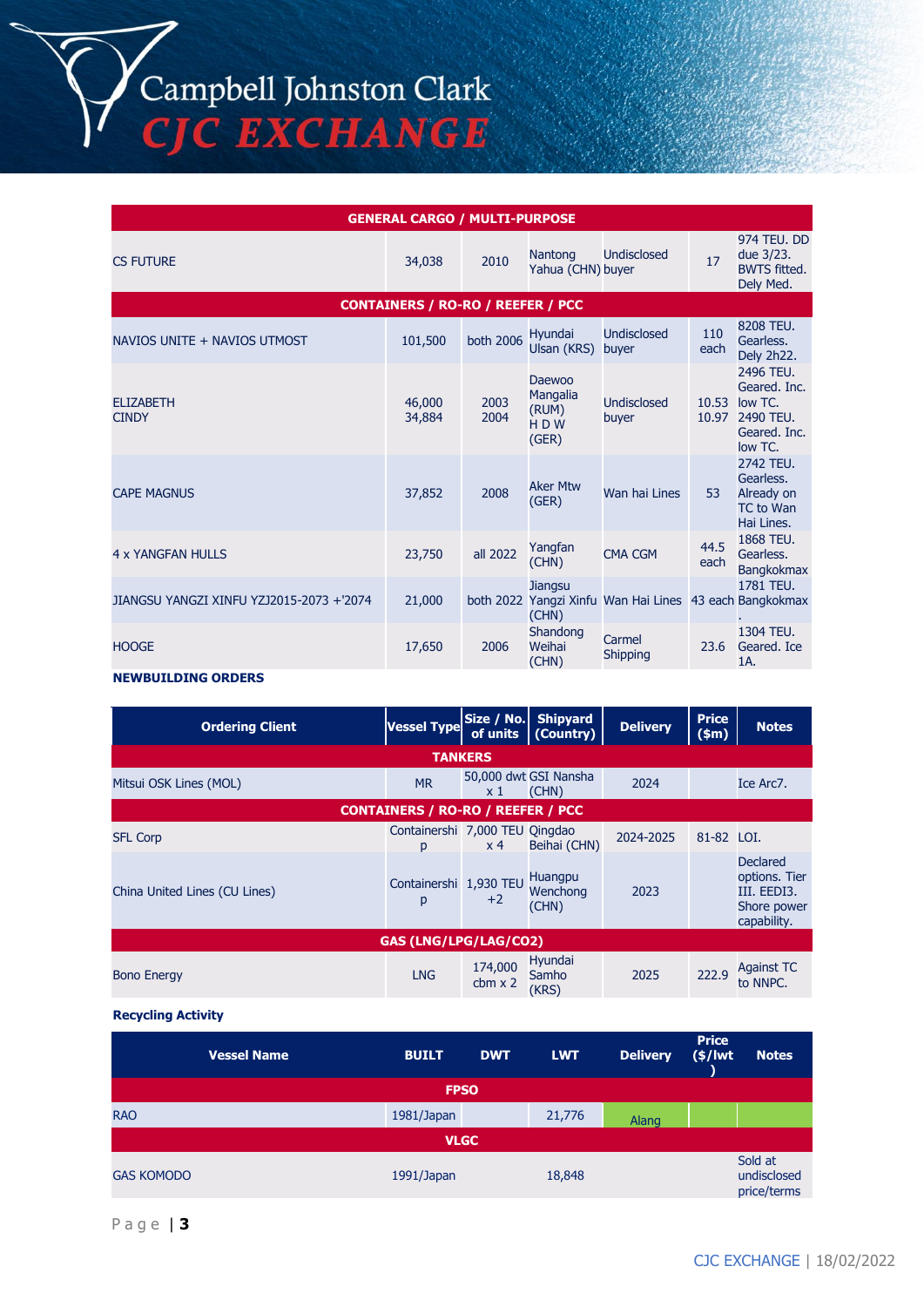Campbell Johnston Clark **C EXCHANGE** 

**TANKER** KAPETAN CAROQ 2006/China 20,015 Sold at undisclosed price/terms **Recycling Prices (US\$/LWT) Bangladesh Pakistan India Turkey** Tank/Cont/Ro-Ro/Capes/LPG/PCC 640/665 630/650 610/630 345/355 Dry Cargo/Bulk/Tween/Gen Cargo 630/640 620/630 600/610 335/345 **Newbuild and Second Hand Values** (\$ million) **Newbuild 5 Year Old 10 Year Old Tankers** VLCC 2001 114 72 49  $SUEZMAX$  32 AFRAMAX 60 44 28.5 MR 40 31 21 **Bulkers**  $\text{CAPESIZE}$  60.5^ 47eco 32  $KAMSARMAX / PANAMAX$   $35^{\wedge}$   $34k$   $24.5k$  /  $22p$ ULTRAMAX / SUPRAMAX 33^ 30.5u 21s  $H$ ANDYSIZE 29.5^ 26 18

^=Chinese price (otherwise based upon Japanese / Korean country of build)

# CJC Market News



Campbell Johnston Clark (CJC) is a medium-sized international law firm advising on all aspects of the shipping sector, from ship finance to dry shipping and comprehensive casualty handling, and all that happens in between. Today, we have offices in London, Newcastle, Singapore and Miami.

**Nautical Challenge Ltd v Evergreen Marine (UK) Ltd [2022] EWHC 206 (Admlty)**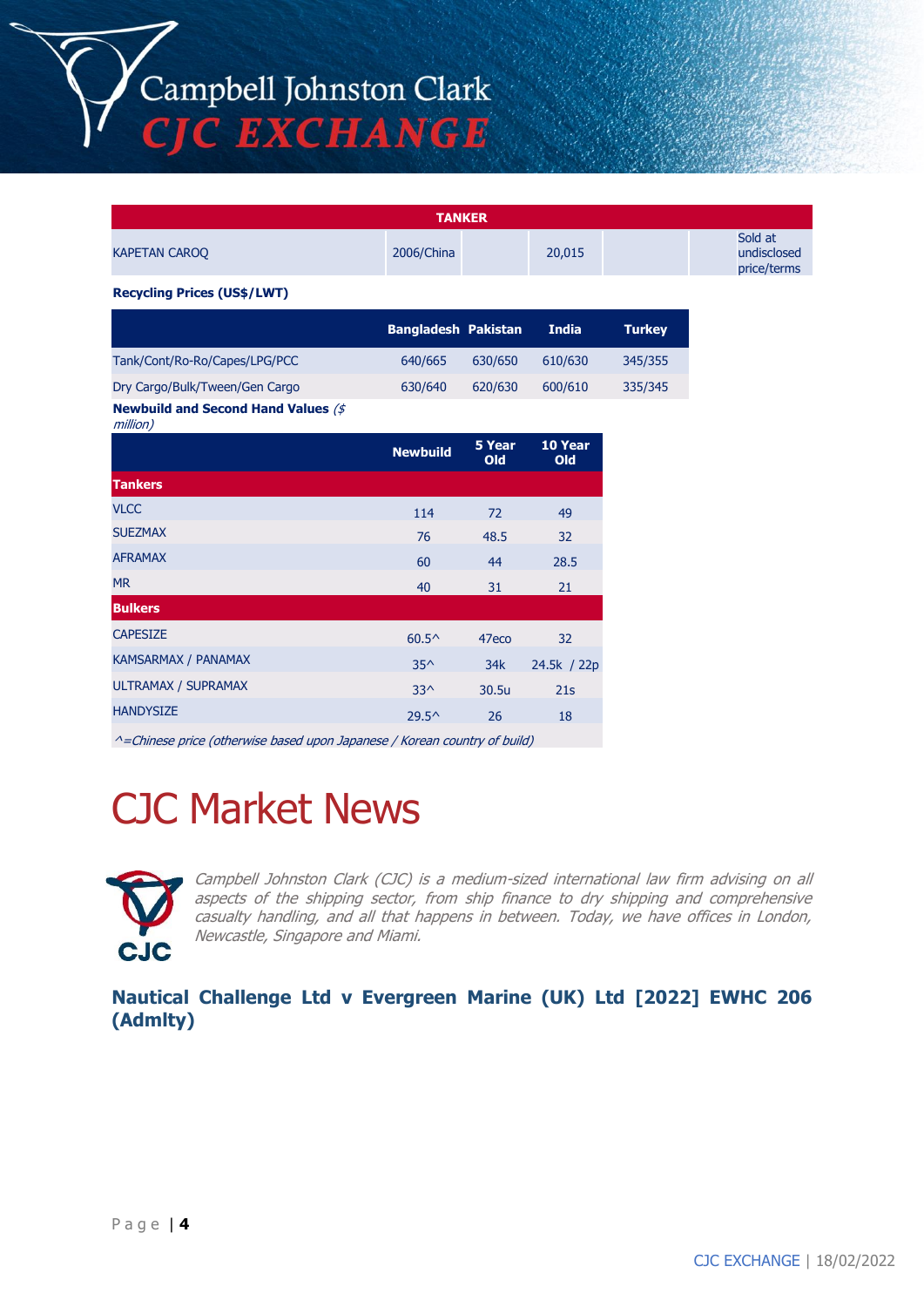



On 8 February 2022, Sir Nigel Tear sitting as Judge of the High Court handed down his second decision on the collision between the VLCC ALEXANDRA 1 and the C/V EVER SMART following the Supreme Court's ruling to the effect that it would be appropriate for him to redetermine all matters of apportionment of liability.

In his first decision, Sir Nigel Teare sitting as Admiralty Judge held that Rule 15 of the International

Regulations for Preventing Collisions at Sea ("COLREGS") dealing with a crossing situation between two ships at sea did not apply. Therefore, he apportioned liability for the collision 80/20 in favour of ALEXANDRA 1. The Owners of the EVER SMART appealed but the Court of Appeal unanimously upheld the Admiralty Judge's decision. However, the Supreme Court allowed the appeal of the Owners of the EVER SMART and ultimately held that Rule 15 (Crossing rule) applied.

### **Factual Background**

On 11 February 2015 ALEXANDRA 1 was inbound to Jebel Ali and, on the instruction of the Port Control, proceeding to buoys no.1 in order to take pilot. The pilot onboard the outgoing EVER SMART would disembark once the vessel was clear of the narrow channel and would then board ALEXANDRA 1. At C-27, the *ALEXANDRA 1* was within the pilot boarding area and close to buoys no.1, and at C-24 her engines were stopped. At C-14, the Master of *ALEXANDRA 1* overheard a radio conversation which he mistakenly believed to be between EVER SMART and the Port Control. As a result, he thought, mistakenly, that EVER SMART was to turn to port at the end of the narrow channel.

At C-4 ALEXANDRA 1's engines were put to slow ahead, at which point the vessel would have turned to starboard towards the channel, but did not do due to her Master's misunderstanding of EVER SMART's intentions. Instead, she continued to head across the approaches to the channel very slowly. The EVER SMART's speed was progressively reduced in preparation for dropping her pilot. EVER SMART was slightly to port of mid-channel and her speed at C-9 was 12.2 knots over the ground (and falling). Before leaving the bridge, the pilot advised the Master that there was a vessel to port and that he should take care. By C-6, the pilot had disembarked and was proceeding towards ALEXANDRA 1.

The EVER SMART never regained the starboard side of the channel. Shortly after the pilot left the bridge, the Master of EVER SMART did not keep ALEXANDRA 1 under observation. It is likely that he assumed that the vessels would pass safely port to port. A good visual or radar lookout would have revealed that his assumption was mistaken. At C-1, the speed of EVER SMART was 11.8 knots over the ground. Then, at C-0.5, both Port Control and the pilot advised EVER SMART to go hard starboard. Her helm was put hard starboard but it was too late. At collision the speed of EVER SMART was 12.4 knots. The port bow of the EVER SMART struck the starboard of ALEXANDRA 1.

### **The Relevant Collision Rules**

The setting of the two vessels was such that if Rule 15 (Crossing rule) was applicable, then ALEXANDRA 1 would be the give-way vessel and should have kept out of the way of EVER SMART. According to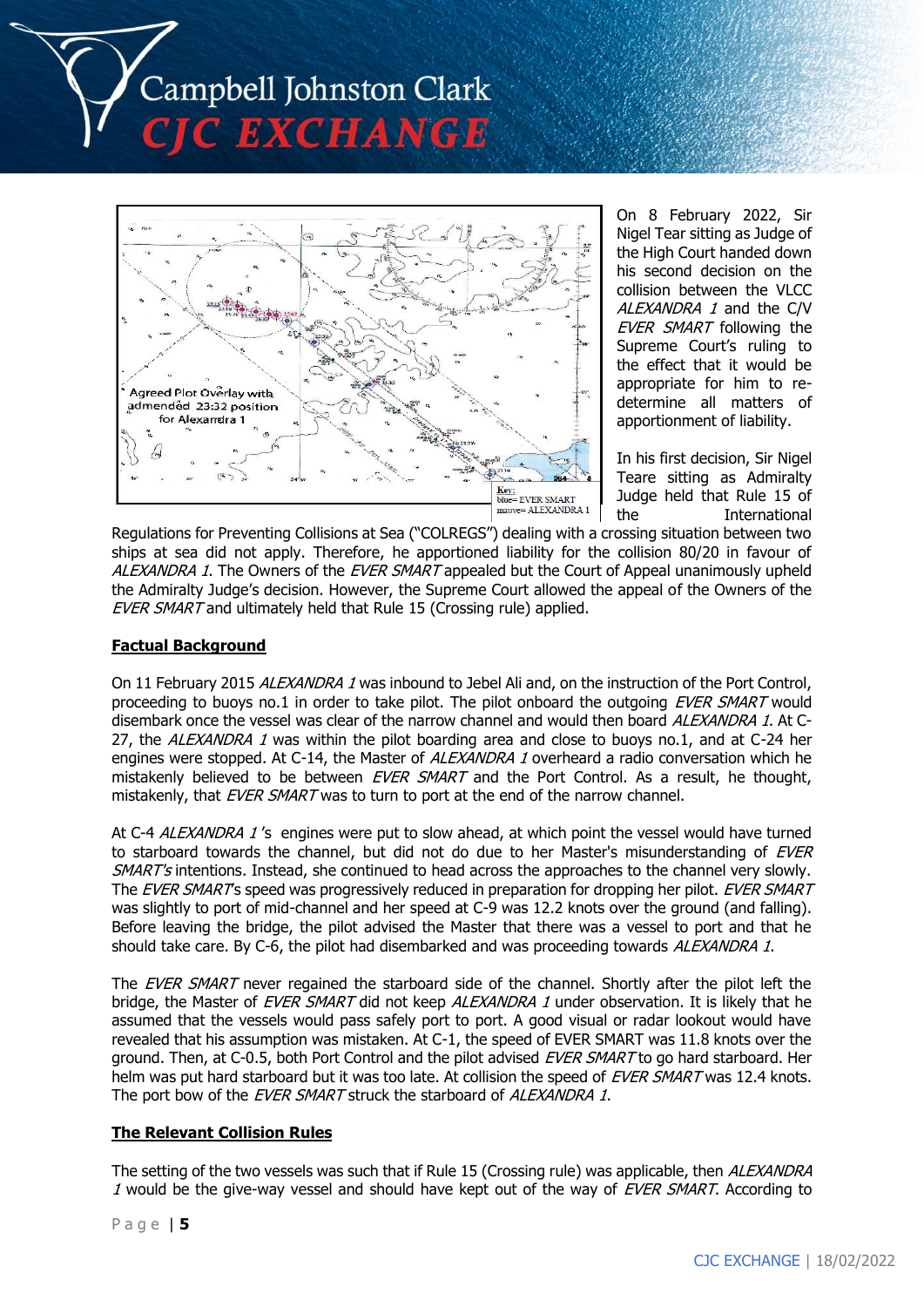

Rule 16 (Action by give-way vessel), ALEXANDRA 1 should have manoeuvred in ample time in order to prevent the development of a close situation which involves a risk of collision. It would also follow that EVER SMART would be the stand-on vessel and, according to Rule 17 (Action by stand-on vessel), she should have kept her course and speed and she should take such action as would be best to avoid collision if she had found herself so close that collision could be avoided by the action of the ALEXANDER 1.

Rule 2 (Good seamanship) was held relevant by the Admiralty Court and the Court of Appeal. Indeed, the Admiralty Judge and the Court of Appeal were of the view that the navigation of ALEXANDRA 1 was governed by Rule 2 (Good Seamanship) and that the navigation of EVER SMART was governed by Rule 9 (Narrow Channel rule). On that basis, and having analysed the causative potency of the faults of each vessel, the Admiralty Judge apportioned liability for the collision 80/20 in favour of ALEXANDRA 1. However, the Supreme Court, answering two questions of construction of the COLREGS put before them, held that the navigation of ALEXANDRA 1 was governed by the Rule 15 (Crossing rule) and that the navigation of EVER SMART was governed by both Rule 15 (Crossing rule) and Rule 9 (Narrow Channel rule). Therefore, the case was remitted to Sir Nigel Teare for him to re-apportion the liability of the two vessels in the light of the Supreme Court's above finding.

#### **The Faults of each Vessel and Re-Apportionment of Liability**

As the Supreme Court held that a vessel waiting to pick up a pilot would be subject to Rule 15 (Crossing rule) if she was nevertheless moving so as to involve risk of collision, that was found by Sir Nigel Teare to be the main fault of the ALEXANDRA 1. However, the Judge found certain mitigating factors: (i) her failure to take early and substantial action was mitigated by the fact that she had been requested by Port Control to proceed to buoys no.1; and (ii) she was waiting to take pilot and her Master knew that her pilot was on his way to his vessel. The second fault of ALEXANDER 1 was her Master's error in his aural lookout which led to his failure to alter course to starboard at C-5 or C-4. However, the Judge found also for this fault a mitigating factor: the fact that EVER SMART was continuing at speed on the port side of the channel is likely to have reinforced the misunderstanding of the Master of ALEXANDRA 1.

The EVER SMART was in breach of Rule 9 (Narrow Channel rule) in that she failed to keep to the starboard side of the narrow channel and no excuse or mitigating factor was found for such failure. She also failed to keep a lookout, in breach of Rule 5 (Lookout), and so was unaware of the need to return promptly to the starboard side of the channel in view of the presence of ALEXANDER 1 in the pilot boarding area. Again, the Judge held there was no mitigating factor for this failure. Also, he found that the speed of EVER SMART (at 12.4 knots and increasing) at collision was likely to have made a far greater contribution to the damage caused by the collision than the speed of ALEXANDRA 1 (at 1.4 knots).

The Judge concluded that whilst the ALEXANDRA 1 as the give-way vessel was in breach of Rule 15 (Crossing rule), the present case was one where EVER SMART, as the stand-on vessel, was not just in breach of Rule 17(a)(ii) or (b) but was in breach of Rule 9 (Narrow Channel rule) from C-10 for reasons unconnected with the give-way vessel's fault. She also failed to keep any lookout at all from C-6. That was also unconnected with the give-way vessel's fault. It resulted in "EVER SMART" failing to regain the starboard side of the channel in continued breach of Rule 9 (Narrow Channel rule). It also resulted in her proceeding at an unsafe speed.

On the above basis, he considered that there was "*a clear preponderance of fault on the part of EVER* SMART, notwithstanding that ALEXANDRA 1 was the give-way vessel under the crossing rule." He, therefore, decided that EVER SMART should bear 70% of the damage caused by the collision and that ALEXANDRA 1 should bear 30% of the damage caused by the collision. That reflected a 10% shift of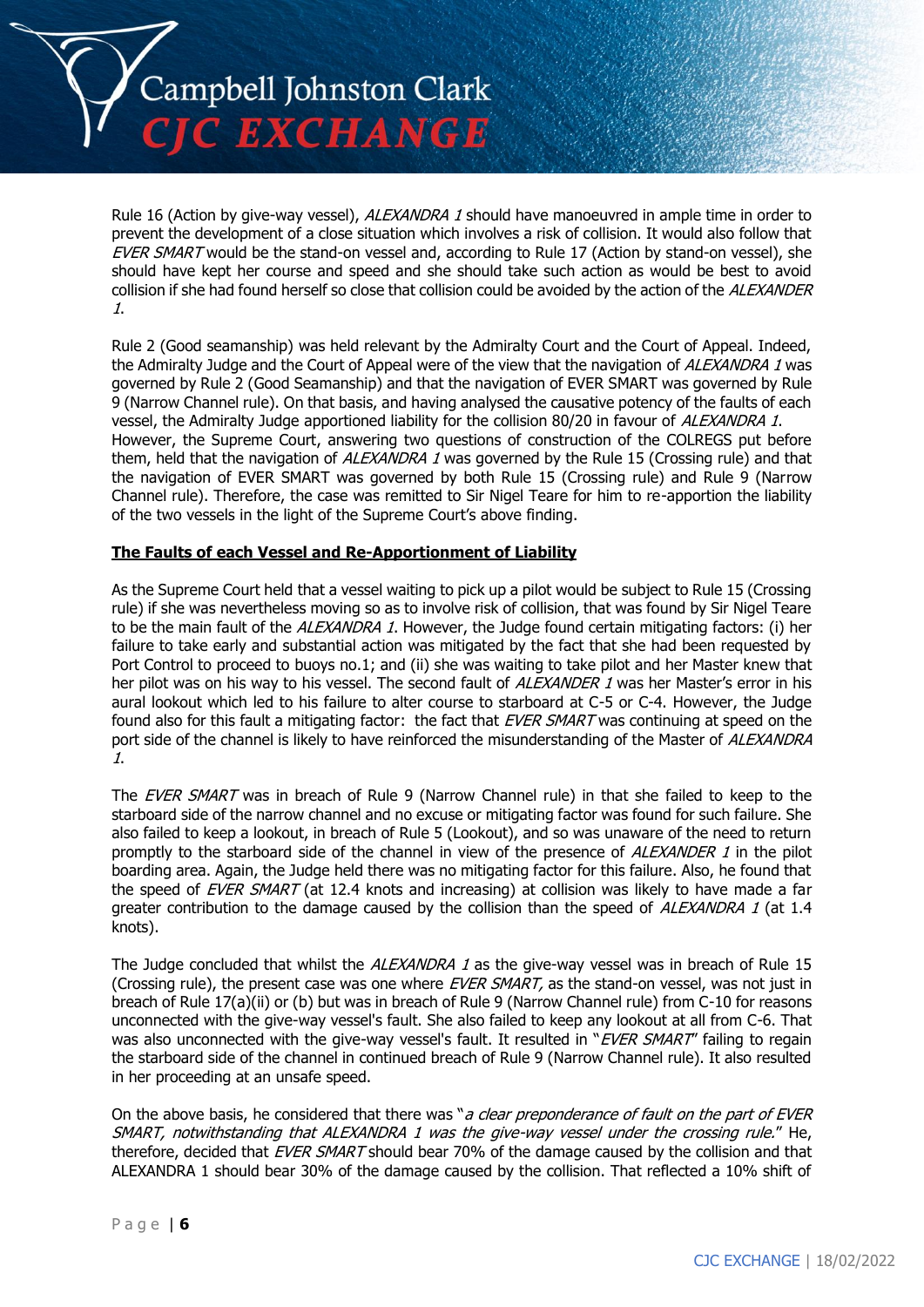

the apportionment in favour of the EVER SMART compared to the 80/20 apportionment in the first ruling of Sir Nigel Teare.

## **Consortium to use Unmanned Aircraft for Shore-to-Ship Parcel Deliveries**



ST Engineering (ST), Sumitomo Corporation and Skyports will be forming a consortium to provide Unmanned Aircraft (UA) services for shore-to-ship parcel delivery in Singapore. The consortium will be operating a nine-month pilot programme which will see it engaging with key customers for UA services. It is stated that the objective is to form a deliver network which can take on parcel payloads up to 10 kilograms. The deliveries are stated to delivery maritime essentials to vessels at anchorage.

The consortium reports that UA services will significantly reduce response time and speed up the turnaround for shore-to-ship deliveries compared to the traditional form of delivery by launch boats. Utilising UA services is also expected to reduce carbon emissions and contribute to the industry's efforts to operate sustainably.

The three partners are expected to utilise their operational and technological capacities which will expand the use of such services. For instance, ST will provide the UA technology by using its end-toend solution, DroNet, which is a drone-agnostic operating platform capable of integrating autonomous and multi-function Unmanned Aircraft System networks. Skyports will be conducting the Beyond Visual Line of Sight (BVLOS) flight operations together with ST, and Sumitomo Corporation will provide go-tomarket support, including their own fleet of vessels.

ST reports that it is not new to this field and have been testing and developing autonomous solutions with regulators and industry partners. As reported, the company recently completed the initial development of a UA system for shore-to-ship parcel delivery which is based on its DroNet solution. Additionally, ST has also collaborated with Wilhelmsen Ships Service which helped boost the commercialisation and operational aspects of their systems during solution development.

Teong Soo Soon, Vice-President and Head of UA Systems at ST stated that UA systems have evolved in recent years and have emerged as safe and robust alternatives to the traditional labour and timeintensive missions. To this end, he mentions that ST are excited to partner with Sumitomo Corporation and Skyports to launch the pilot programme after two years of R&D efforts to develop the solution. He added that they [ST], "...look forward to being a strong enabler for customers which wish to leverage unmanned technology to inject higher efficiency and sustainability into their operations." Sumitomo Corporation and Skyports echoed similar sentiments, reiterating the excitement of the trio's involvement in the pilot.

ST will be showcasing their UA systems at the Singapore Airshow 2022 which will take place from 15 – 18 February 2022.

# **Concerns that EU Proposals Permit Shipping Industry's Continued Reliance on Fossil Fuels**